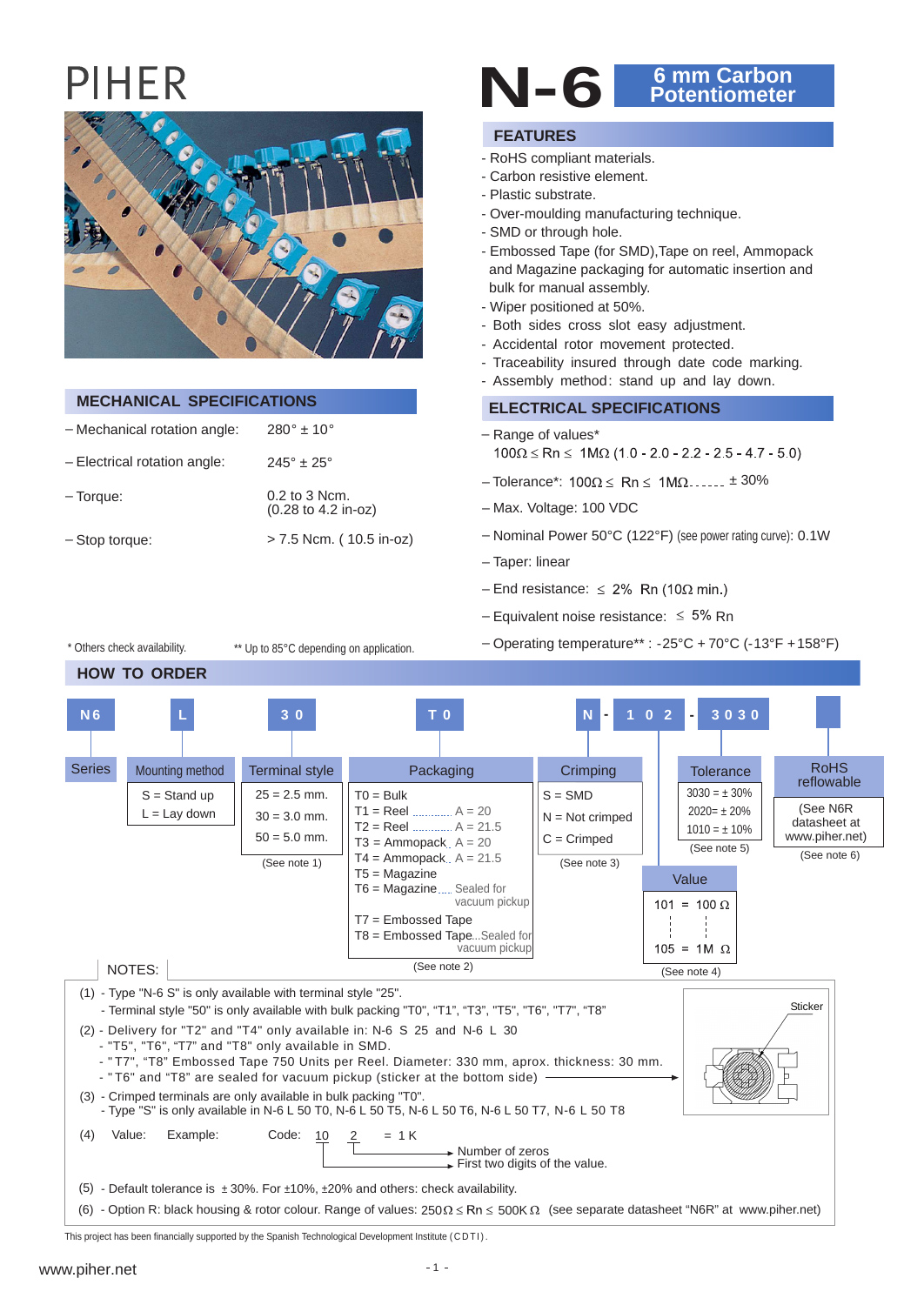#### **MOUNTING METHOD**



#### **TAPE**



PCB Hole Layout



| <b>MODEL</b>                    | AIB |  |
|---------------------------------|-----|--|
| $N-6$ S 25 T1 / T3 20 28.7 17   |     |  |
| N-6 S 25 T2 / T4 21.5 30.2 18.5 |     |  |











| <b>MODEL</b>                        | A   B |  |
|-------------------------------------|-------|--|
| $N-6$ L 30 T1 / T3   20   27.6   17 |       |  |
| N-6 L 30 T2 / T4 21.5 29.1 18.5     |       |  |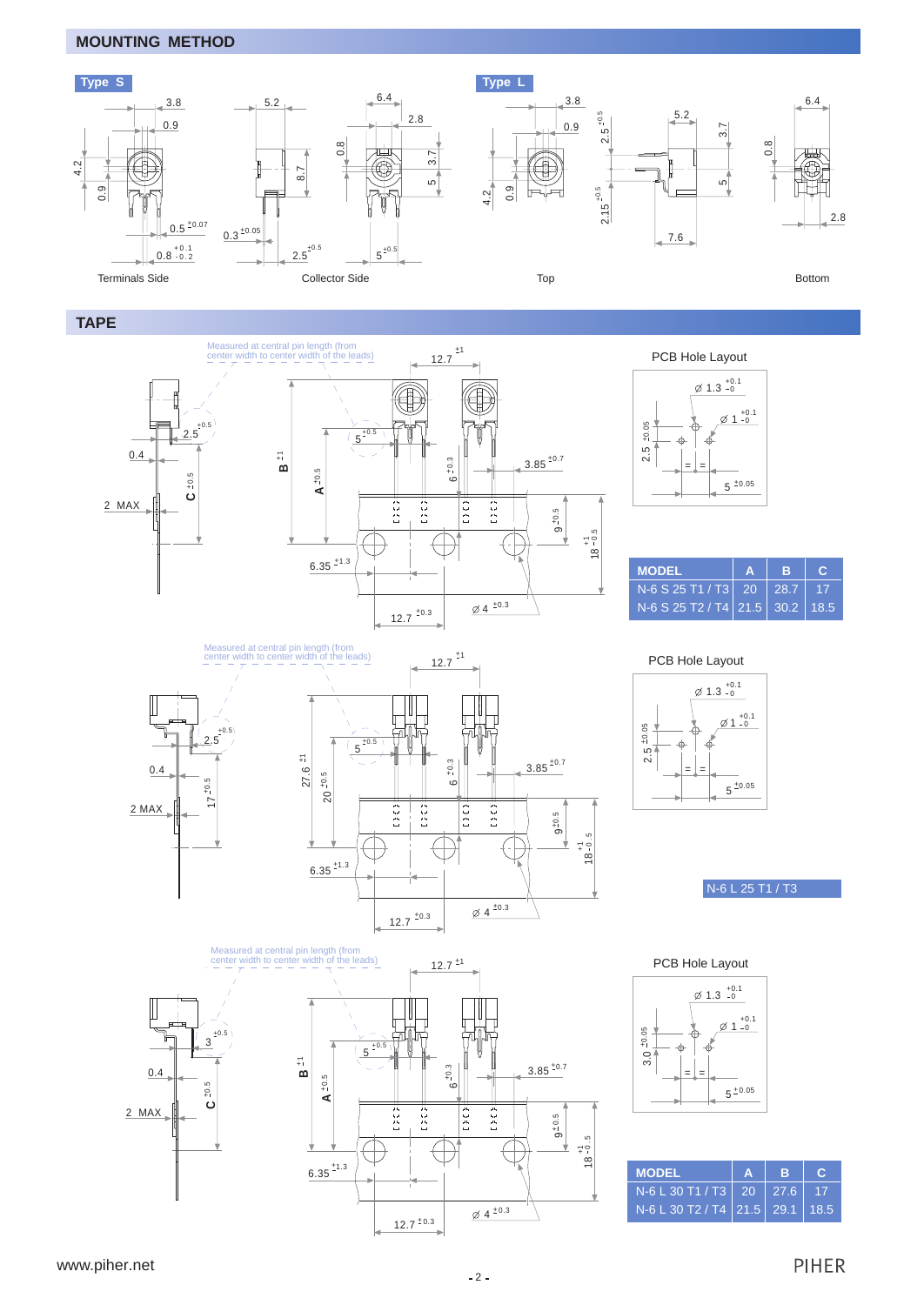### **BULK TYPE L**



PCB Hole Layout



4.2

#### ო  $+0.$  $\frac{1}{\cdot}$ = =  $5^{+0.05}$  $1^{+0.1}_{-0}$  $1.3^{+0.1}_{-0}$ 0.5 0.8  $\tilde{3}$ N-6 L 30 T0 N

**BULK TYPE S**



#### **KNOB Ref.: 5680**



Please order both Knob and Shaft separately. If you wish to use your own custom plastic shaft/knob/actuator please contact Piher for advice about compatible materials.











 $Ø1$  $+0.1$  $\frac{2.5}{2.5}$ PCB Hole Layout  $\mathbf{H}$  $\frac{1}{\sqrt{2}}$  $\frac{1}{9}$  $\frac{1}{9}$ = =  $5^{+0.05}$  $\varnothing$  2  $1.3^{+0.1}_{-0}$ 

N-6 L 50 T0 C



PCB Hole Layout





6.2

N-6 L 50 T0 S

CRIMPING DETAIL "C"







<www.piher.net>

**PIHER**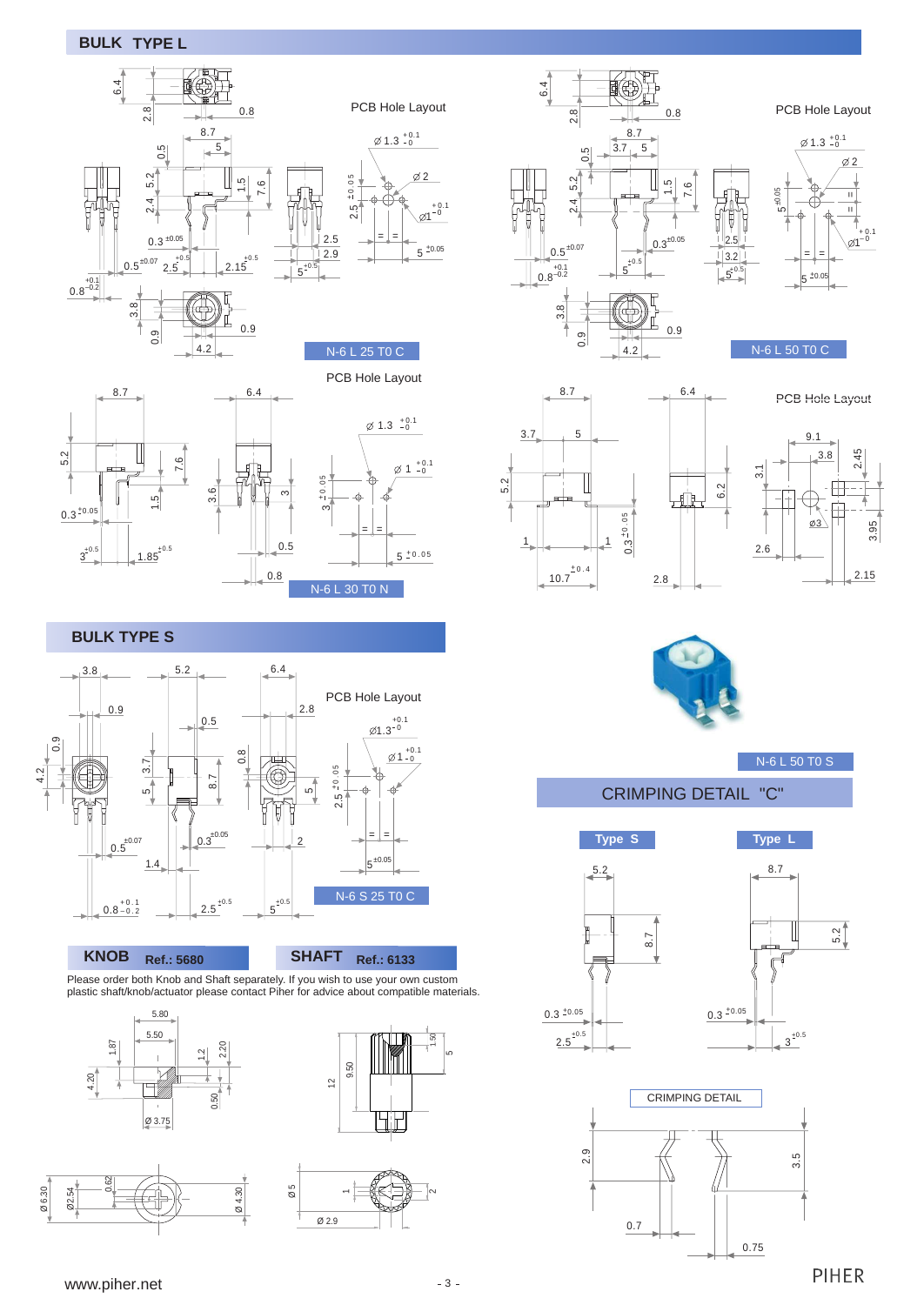

| <b>AVAILABLE</b>    | <b>TAPE</b>    |                |                | <b>MAGAZINE</b> |                | EMB.           | <b>BULK</b> |            |              |
|---------------------|----------------|----------------|----------------|-----------------|----------------|----------------|-------------|------------|--------------|
| <b>COMBINATIONS</b> | T <sub>1</sub> | T <sub>2</sub> | T <sub>3</sub> | T <sub>4</sub>  | T <sub>5</sub> | T <sub>6</sub> | T7/T8       | <b>SMD</b> | <b>CRIMP</b> |
| N-6 S 25            | $\bullet$      | $\bullet$      | $\bullet$      | $\bullet$       |                |                |             |            |              |
| N-6 L 25            |                |                |                |                 |                |                |             |            |              |
| N-6 L 30            |                | $\bullet$      | $\bullet$      | $\bullet$       |                |                |             |            |              |
| N-6 L 50            |                |                |                |                 | $\bullet$      | $\bullet$      | $\bullet$   | $\bullet$  |              |
|                     |                |                |                |                 |                |                |             |            |              |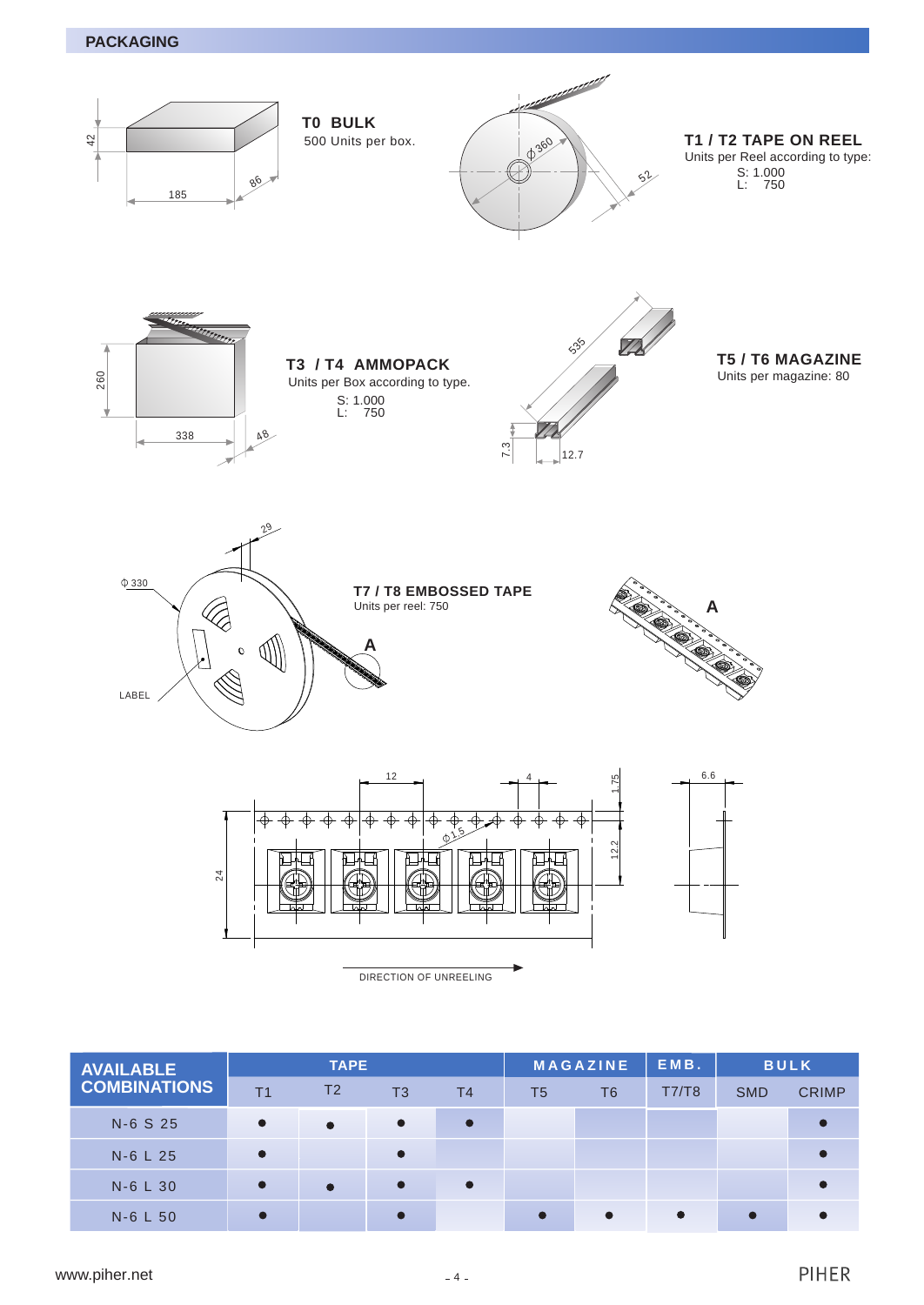| <b>TESTS</b>                       |                                   | <b>TYPICAL VARIATIONS</b> | <b>POWER RATING CURVE</b>           |
|------------------------------------|-----------------------------------|---------------------------|-------------------------------------|
| <b>ELECTRICAL LIFE</b>             | 1.000 h. @ $50^{\circ}$ C: 0.1 W  | ±10%                      | $W$ (%)                             |
| MECHANICAL LIFE (CYCLES)           | 100 @ 10 CPM 15 CPM               | $±3$ % (Rn < 1 M Ω)       | 100 %                               |
| TEMPERATURE COEFFICIENT            | $-25^{\circ}$ C: +70 $^{\circ}$ C | ±300 ppm (1K≤ Rn ≤100K)   |                                     |
| THERMAL CYCLING                    | 16 h. @ 85°C; 2h. @-25°C          | ±5%                       | 40 %                                |
| <b>DAMP HEAT</b>                   | 500 h. @ 40°C @ 95% HR            | ±5%                       |                                     |
| VIBRATION (for each plane X, Y, Z) | 2 h. @ 10 Hz.  55 Hz.             | ±2%                       | ิ >°C<br>$50^\circ$<br>$70^{\circ}$ |

NOTE: Out of range values may not comply with these results.

Piher potentiometer's recommended connection circuit for a position sensor or control application. (voltage divider circuit electronic design).

#### **RECOMMENDED CONNECTIONS**



#### **POSITIONING**





(example of 50% of the travel)

#### **Disclaimer**

The product information in this catalogue is for reference purposes. Please consult for the most up to date and accurate design information.

Piher Sensors & Controls S.A., its affiliates, agents, and employees, and all persons acting on its or their behalf (collectively, "Piher"), disclaim any and all liability for any errors, inaccuracies or incompleteness contained herein or in any other disclosure relating to any product described herein.

Piher disclaims any and all liability arising out of the use or application of any product described herein or of any information provided herein to the maximum extent permitted by law. The product specifications do not expand or otherwise modify Piher's terms and conditions of sale, including but not limited to the warranty expressed therein, which apply to these products.

No licence, express or implied, by estoppel or otherwise, to any intellectual property rights is granted by this document or by any conduct of Piher.

The products shown herein are not designed for use in medical, life-saving, or life-sustaining applications unless otherwise expressly indicated. Customers using or selling Piher products not expressly indicated for use in such applications do so entirely at their own risk and agree to fully indemnify Piher for any damages arising or resulting from such use or sale. Please contact authorised Piher personnel to obtain written terms and conditions regarding products designed for such applications.

Product names and markings noted herein may be trademarks of their respective owners.

All Piher products can be adapted to meet customer´s requirements. Please always use the latest updated datasheets published at our website www.piher.net.

Information contained in and/or attached to this catalogue may be subject to export control regulations of the European Community, USA, or other countries.<br>Each recipient of this document is responsible to ensure that usag